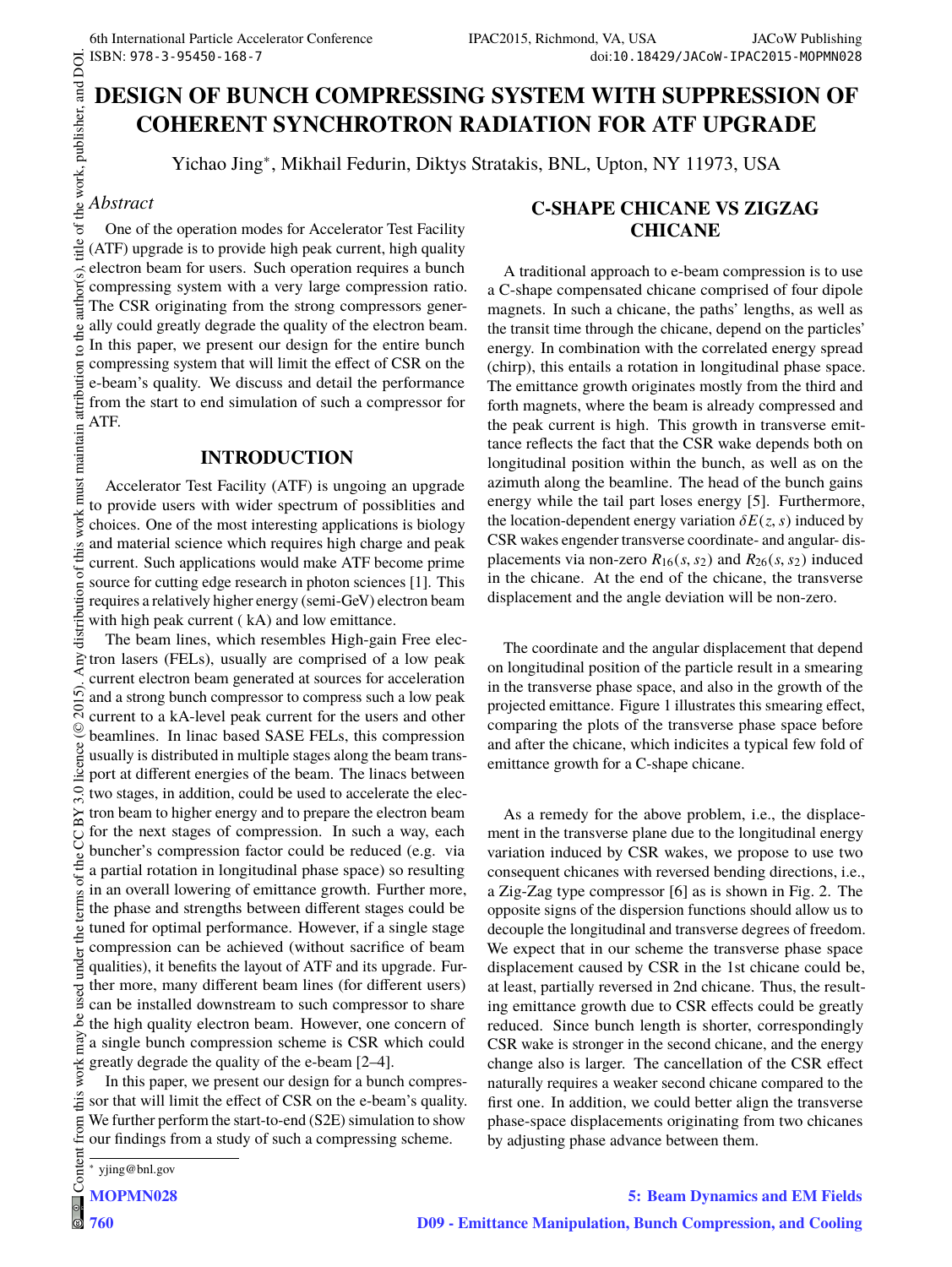

Figure 1: Phase space distribution before (left) and after (right) the bunch compressor. The longitudinal energy variation induced by CSR wakes is coupled to the coordinate and angular displacements through *R*<sup>16</sup> and *R*<sup>26</sup> induced in the chicane. This results in smearing of the transverse phase space.



Figure 2: A schematic drawing of a zigzag chicane with optics matching sections.

### **S2E SIMULATION AND BEAM DYNAMICS FOR THE ATF UPGRADE PHOTO-INJECTOR**

To prove the feasibility of such compressing system on ATF, we perform a S2E simulation using the codes ASTRA and ELEGANT. The electron beam is generated and propagated through the low-energy beamline as is illustrated in Fig. 3. The electron source includes a 2.856 GHz 1.6 cell rf gun with a photocathode located on the back which is illuminated by a uv drive laser. The charge can range from a few pC up to 3 nC. For a peak electric field of 110 MV/m the beam's mean energy is approximately 5 MeV downstream of the gun. The gun is surrounded by a solenoid magnet which is used to correct for the space-charge induced correlated emittance growth.



Figure 3: Overview of the ATF upgrade photo-injector. SOL is the solenoidal lens, LINAC 1, LINAC2 are the 2.856 GHz SLAC sections. BC1 is the bunch compressor chicane.



Figure 4: Bunch length as a function of charge and corresponding normalized transverse rms emittance.

After the rf gun, two three meter long traveling wave structures, also known as "SLAC sections" (LINAC 1 and LINAC 2), are used to elevate the beam energy to 140 MeV approximately. The downstream beamline includes several quadrupole focusing triples and a four bend chicane bunch compressor (BC1). The compressor has a 12.2 deg. bend angle. For purpose of this study the chicane will be turned off.

Multi-particle simulations were used to evaluate the photoinjector beam dynamics. First, the injector (up to BC1) was modelled using ASTRA with 100k macroparticles. Then, these macroparticles were used as input in ELEGANT and tracked through the remaining lattice. Note that the code includes a 1-D model of coherent synchrotron radiation and will be used to evaluate the downstream results.

The performance of the injector was explored for a variety of charges ranging from 5 pC to 100 pC. The initial distribution assumed in the simulations is matched to the type of distribution expected from a properly shaped laser beam. That is we assume a Gaussian distribution in z and a uniform radial distribution in the transverse directions (x and y). Figure 4 displays the transverse emittance and corresponding bunch length for six considered charges. All results are collected downstream of LINAC2 at z=16.7 m from the photo-cathode.

Figure 5 displays the ELEGANT simulated current profile and longitudinal phase-space for the 5 pC (top row) case and 50 pC case (bottom row). It is clear that the beam develops an energy-time correlation which is near linear for the low charge beam which is the results of space charge effect.

We tracked the particle 6D distribution in ELEGANT and optimized the beam line setups (in 10D parametric space using a self-developed external object oriented code). We implemented G. Stupakov's model [8,9] to simulate coherent

#### **5: Beam Dynamics and EM Fields**

Content from this work may be used under the terms of the CC BY 3.0 licence ( $@$ 

ತಿ

work

 $\odot$ 

licence

 $3.0$ ñ g

ð

<u>ia</u>  $He$  $\frac{1}{2}$ Ě

5). 201

Any distri

work must

this đ  $\overline{5}$